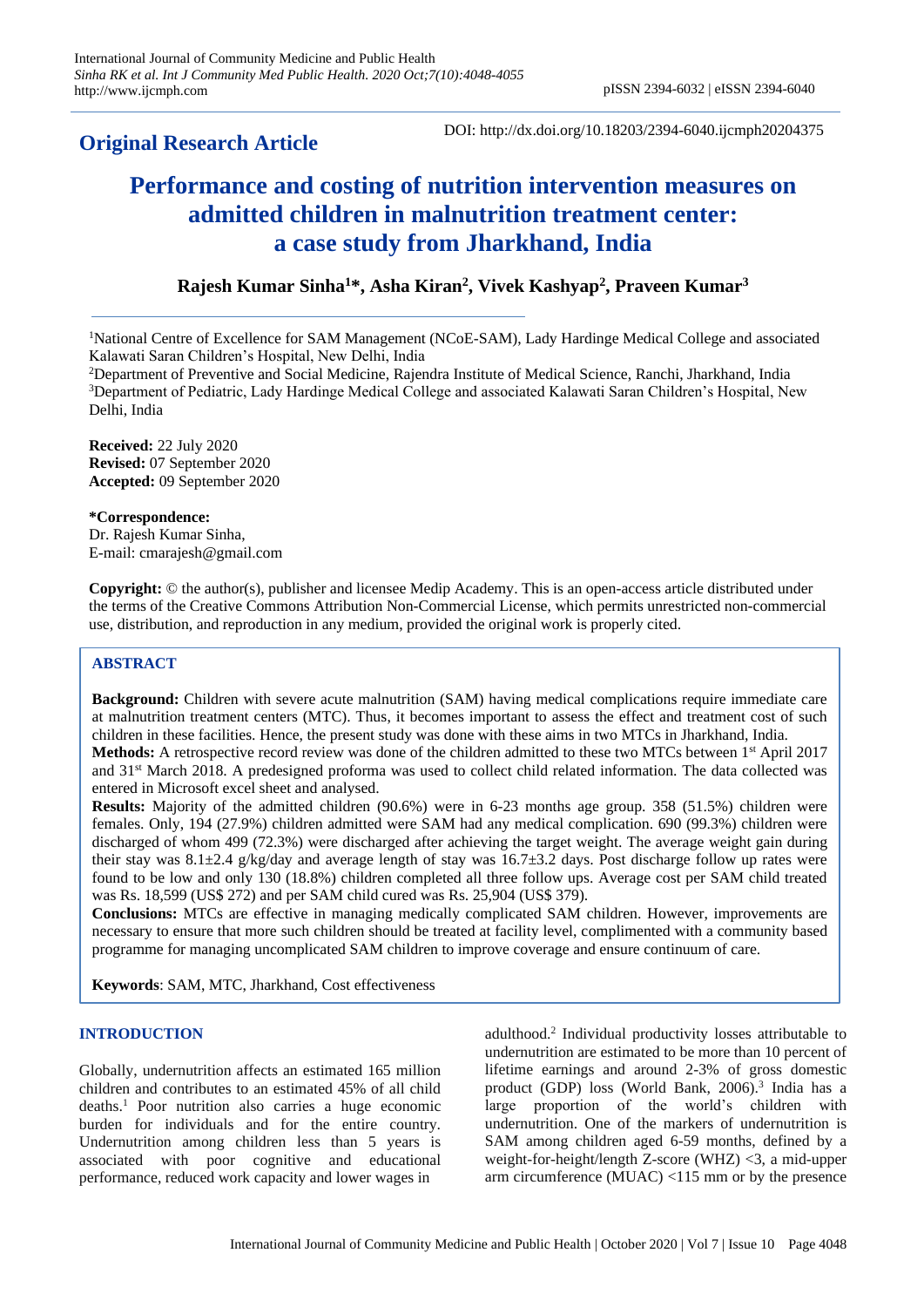of nutritional edema.<sup>4</sup> An estimated 7.5% of children aged 6-59 months in India are suffering from SAM at any point of time.<sup>5</sup>

The children with SAM are at higher risk of deaths when they develop medical complications.<sup>6,7</sup> Recognizing this elevated risk of mortality, the World Health Organization (WHO) laid down guidelines for management of complicated SAM at facility level.<sup>8</sup> Later, it also published guidelines for the management of uncomplicated SAM at community level.<sup>9</sup> Indian Academy of Paediatrics (IAP) and Government of India (GoI) adapted the WHO guidelines for managing complicated SAM and issued guidelines for facility-based management of children with SAM.<sup>10,11</sup> National Health Mission (NHM) ensured the availability of additional resources for establishing Nutrition Rehabilitation Centres (NRCs) in different states to treat children with complicated SAM at facility level.<sup>12</sup> NRCs are considered as the primary mode of intervention for their treatment and provide intensive, high quality care for children with SAM, where SAM management is done as per WHO and GoI protocols for facility based care.<sup>8,11</sup> The NRCs are intended to rehabilitate children with SAM by providing a basic medical intervention to treat infection and locally prepared therapeutic milk based formulas for nutritional rehabilitation.

There are two levels of care for managing children with SAM: community-based management of SAM and facility-based management of SAM. Children with SAM without any medical complication are managed in the community based programmed while those with medical complication are managed in the facility based programmed in NRCs. Currently in India, the treatment of SAM remains based in inpatient care and there is no community based programmed for managing children with uncomplicated SAM. In the absence of any community based programme for managing children with uncomplicated SAM, a large proportion of NRCs are also admitting and treating uncomplicated SAM children who do not need facility-based care.13-15 A few reported studies on the cost effectiveness analysis of the community based management of SAM suggest that it is much more cost-effective compared to facility based management of uncomplicated SAM.16,17

In the state of Jharkhand, 11.4% children are SAM at any point of time.<sup>5</sup> Currently, there are around 100 NRCs called MTCs across Jharkhand. Evidence on the functioning and outcome of MTCs in the state is scarce. A study of 48 MTCs in Jharkhand found high survival rate of SAM children, a significant increase in body weight from admission to discharge however, only twofifth of children gained more than 15% of their admission weight.<sup>13</sup> Other similar studies on the facility based management of SAM were conducted in other parts of the country also focused mainly on the outcome and not on the treatment cost of providing care to SAM children and

its cost effectiveness. Hence, the present study was conducted to assess the effectiveness of MTCs in providing therapeutic care for children with SAM in Jharkhand, to provide estimate of unit cost of treating a SAM child in the MTC and its cost effectiveness. To the best of knowledge, this is the first study that has examined the treatment cost and cost-effectiveness of delivering facility-based management of SAM in MTC in addition to its effectiveness. The cost analysis conducted will guide policy makers in Jharkhand to understand the cost implications of treating a SAM child in the facility, guide them in making budgetary provision for future scaling up of MTCs in the state and help the state in making decisions about the state level strategies in managing complicated and uncomplicated SAM. Additionally, it will also provide them empirical evidence to compare the cost of treating a SAM child in the facility with that of community and their cost effectiveness, if the state decides to implement the community based programme for managing uncomplicated SAM in future, alongside managing complicated SAM at facility level.

# **METHODS**

## *Study design*

A retrospective record review study was conducted in two purposively selected MTCs in Jharkhand, one each from West Singhbhum and Hazaribagh districts, involving the review of existing centers' records. These two districts were selected as the districts were Aspirational Districts of Government of India and the bed-occupancy rates of the MTCs were above the state average. Additionally, these two MTCs were willing to participate in the study for improvement in MTC processes. Children admitted to these two MTCs, between 1<sup>st</sup> April 2017 and 31<sup>st</sup> March 2018, were included in the study.

#### *Management of children at MTCs*

The selected MTCs consisted of 20-beded wards with a kitchen, toilet facility and demonstration room attached to existing government health facilities. In the community, children aged 6-59 months were screened using anthropometric measurements and assessment of bilateral pitting oedema. When conducted this study in Jharkhand, there was no community-based programme for managing children with uncomplicated SAM in the state. Hence, all children with SAM, both complicated and uncomplicated, were referred to the MTCs for their treatment. At MTC, anthropometric measurements and reassessment of presence or absence of bilateral pitting oedema were again done before admitting a child. A medical doctor conducted medical examinations to detect presence of any medical complication like respiratory tract infections, diarrhoea, dehydration, fever, anaemia, tuberculosis etc. using the Integrated Management of Neonatal and Childhood Illnesses (IMNCI) criteria in the centre.<sup>18</sup> SAM children with any medical complication or with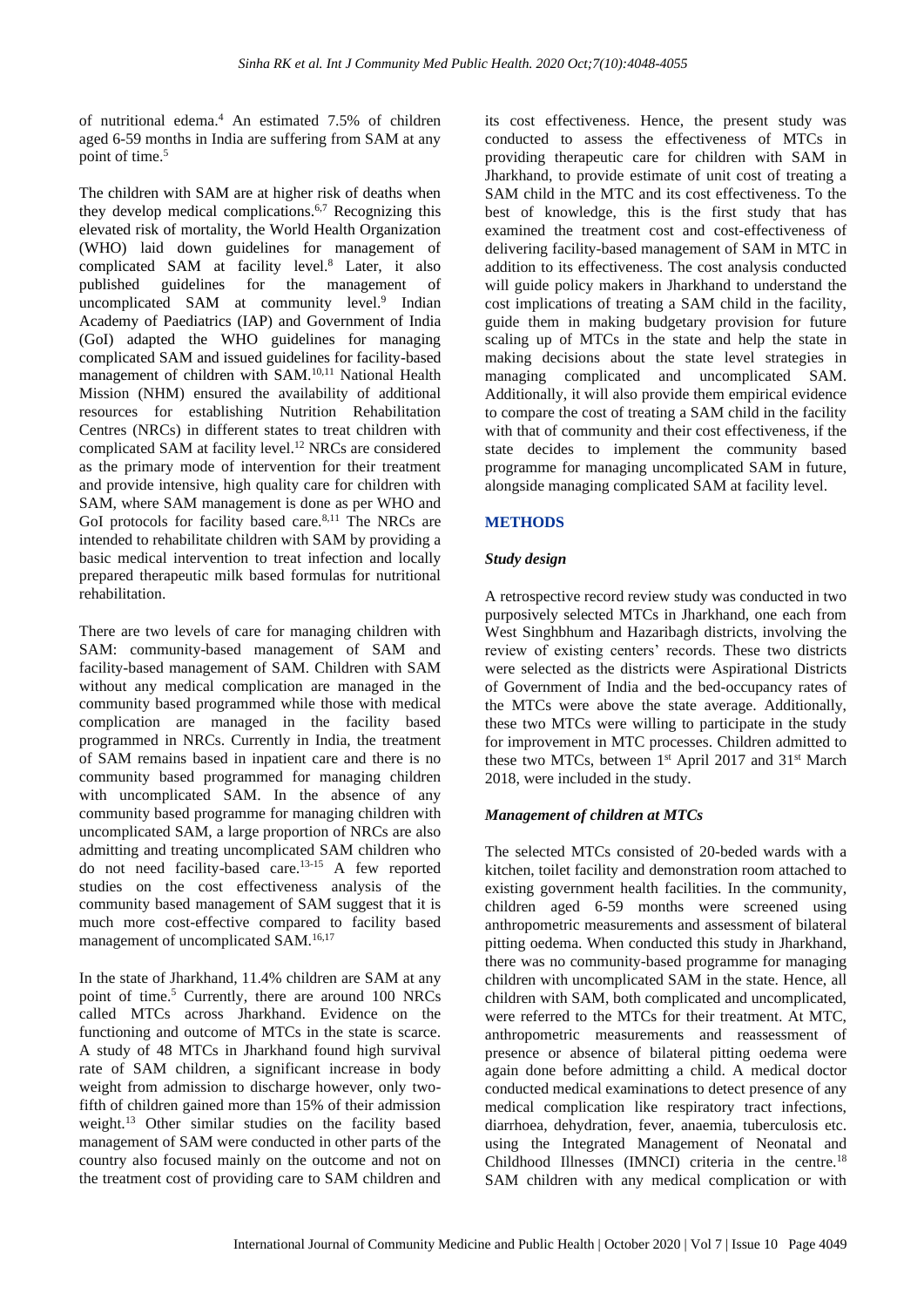bilateral pitting oedema and having poor appetite were fed a locally prepared therapeutic formula called starter diet. Starter diet was fed every 2 hours for 2 days while they were treated for medical complications. After 2 days and upon recovery from medical complications, these children were fed locally prepared therapeutic formula called catch-up diet during the transition phase of 2 days for six times daily for their rapid weight gain. SAM children with normal appetite and without any medical complication or bilateral pitting oedema were fed catchup diet right from the admission day. After fourth day of the child's stay, the child was fed both catch-up diet and locally prepared supplementary diet alternatively until the child was discharged. A child was discharged as cured if s/he attained the target weight i.e. increase in at least 15% of the admission weight. After discharge from the MTC, the child was to be linked with the Supplementary Nutrition Programme (SNP) of the Integrated Child Development Scheme (ICDS) and was to be followed up in the MTC every 15 days for four times and s/he should also be followed up in the community by the frontline workers of ICDS and NHM.

#### *Data on admission and outcome variables of admitted children*

Data on age groups, sex and status of medical

complications among SAM children were collected from MTC admission records. Data on total discharge, discharge cured, loss of care i.e. child left the MTC against medical advice before completion of full treatment, no response to treatment and deaths were also collected. Cured was defined as weight gain >15% of the admission weight during their in-patient stay. The other outcome included average weight gain and average length of stay. Data on coverage of follow up of children post discharge at different follow up rounds were also collected from the facility records.

#### *Data on cost of treatment of admitted children*

In this study, the costs were assessed for treating children with SAM in the MTC looking at human and financial resources used from the implementer's perspective. Total cost and cost-effectiveness from a provider's perspective for children treated in the MTC were assessed. Primary data on different cost items were collected from the MTC using a simple cost-capture form. Costs data were collected through semi-structured interviews with implementing staff and from the MTC accounting records. Economic costs were calculated for some of the cost items for which financial costs were not available (e.g. estimated rent of the MTC premise). Table 1 provides details of implementation costs and their data source.

#### **Table 1: Details of different costs for treating children with SAM in the MTCs.**

| <b>Description</b>                                                                                                                                                                                                                                                                                                 | <b>Data sources</b>                                                                                         | <b>Comments</b>                                                                                                                                                                                                                                                                                                                                                                                                   |
|--------------------------------------------------------------------------------------------------------------------------------------------------------------------------------------------------------------------------------------------------------------------------------------------------------------------|-------------------------------------------------------------------------------------------------------------|-------------------------------------------------------------------------------------------------------------------------------------------------------------------------------------------------------------------------------------------------------------------------------------------------------------------------------------------------------------------------------------------------------------------|
| Salaries and incentives (medical<br>officer, staff nurses, nutrition<br>counsellor, cook cum caretaker,<br>accountant, other support staff and<br>ASHAs), training cost, logistics<br>(rent, utilities, medical and other<br>supplies, MTC ward and kitchen<br>equipment), transport, caregiver<br>lost wage costs | Review of MTC's financial<br>accounts, records and national<br>guidelines on budgetary<br>provision for MTC | • As no rent charged on ward, estimations of<br>the rental value were taken based on similar<br>infrastructure in the locality.<br>• For capital costs, the national guidelines for<br>MTC ward set up were used where budgetary<br>provisions for civil work, ward equipment and<br>kitchen equipment are outlined.<br>• Average life of equipment was assumed to be<br>5 years to determine their annual value. |

#### *Data management*

Data from MTC records were extracted into an electronic database created in MS-excel. Admission and discharge variables were summarized using proportions, means and standard deviations in MS-excel. Similarly, cost analyses were also conducted in MS-excel.

#### **RESULTS**

#### *Admission and outcome details of children treated in the MTCs*

The analysis presented here concerns the children who were admitted to these two MTCs between 1<sup>st</sup> April 2017 and 31st March 2018.

As per the centre's record, during the study period, 695 children with SAM were admitted in the two MTCs. 51.5% of the total admitted cases were female. More than 90% of the children admitted were below 2 years of age. 194 (27.9%) children with SAM were admitted with some medical complications while 501 (72.1%) cases did not have any medical complication (Table 2).

690 (99.3%) children were discharged during the study period. Of the total discharge, 499 (72.3%) children were reached the discharge criteria of gaining >15% of the admission weight. 81 (11.7%) children did not respond to the treatment and 18 (2.6%) left the MTCs on medical advice without completing the treatment. A total of 9 (1.3%) children were died during treatment. Average weight gain for each child during their MTC stay was 8.1 $\pm$ 2.4 gram/kg/day. Average length of stay per child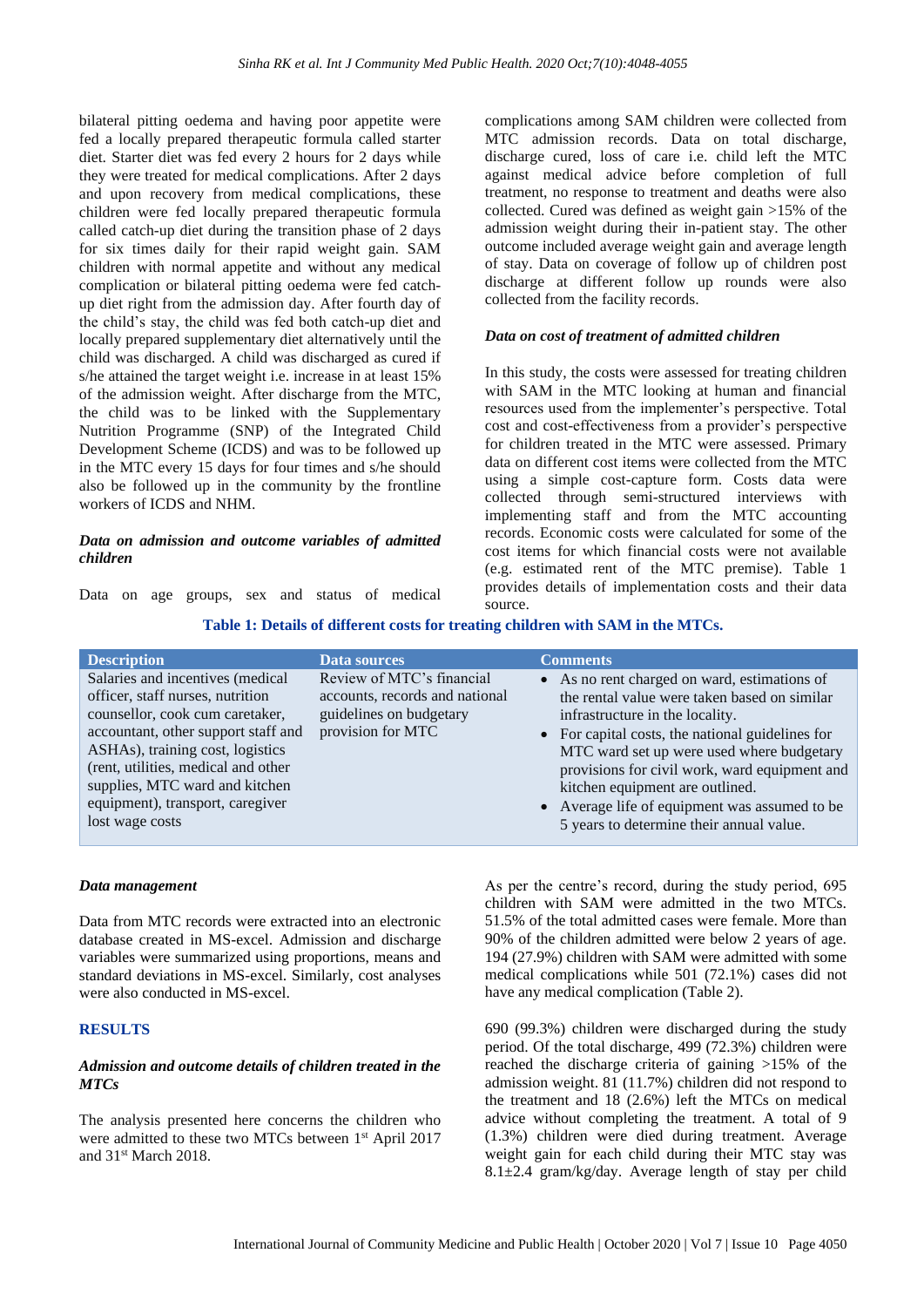was 16.7±3.2 days (Table 3).

Follow up rates were found to be low with gradual fall from first to third follow up. It was found that, 190 (27.4%) children were completed one follow up, 152 (21.9%) children were completed two and 130 (18.8%) children were completed all three follow ups (Table 3).

## **Table 2: Characteristics of the children admitted to the selected MTCs between April 2017 and March 2018 (n=695).**

| <b>Characteristics</b>                | N(%)       |  |  |
|---------------------------------------|------------|--|--|
| <b>Sex</b>                            |            |  |  |
| Male                                  | 337 (48.5) |  |  |
| Female                                | 358 (51.5) |  |  |
| Age-group (months)                    |            |  |  |
| $6 - 23$                              | 630 (90.6) |  |  |
| 24-59                                 | 65(9.4)    |  |  |
| <b>SAM</b> with medical complications |            |  |  |
| Yes                                   | 194 (27.9) |  |  |
| Nο                                    | 501 (72.1) |  |  |

#### *Cost effectiveness analysis of children treated in the MTCs*

During the study period of one year, the total cost of the two MTCs was of Rs. 1,29,26,000 (US\$ 1,89,032) which includes cost incurred on staff (Medical Officers, Nurses and other support staff), medical and kitchen supplies, rent, maintenance, utilities and wage loss compensation for accompanying their children. Of the total cost, 76.8% were staff cost, 7.8% were medical and kitchen supplies, 4.6% were rent, maintenance and utilities and 9.2% were wage loss compensation for mothers (Table 3).

#### **Table 3: Programme outcomes in children with SAM admitted to the selected MTCs between April 2017 and March 2018 (n=695).**

| <b>Particulars</b>                   | $\mathbf{n}(\%)$ |  |  |  |
|--------------------------------------|------------------|--|--|--|
| <b>Outcome</b>                       |                  |  |  |  |
| Discharged                           | 690 (99.3)       |  |  |  |
| Discharge-cured                      | 499 (72.3)       |  |  |  |
| Defaulter                            | 18(2.6)          |  |  |  |
| Non-responder                        | 81 (11.7)        |  |  |  |
| Death                                | 9(1.3)           |  |  |  |
| Average (SD) weight gain (gm/kg/day) | $8.1 + 2.4$      |  |  |  |
| Average (SD) length of stay (days)   | $16.7 \pm 3.2$   |  |  |  |
| Follow up post discharge             |                  |  |  |  |
| First follow up                      | 190 (27.4)       |  |  |  |
| Second follow up                     | 152 (21.9)       |  |  |  |
| Third follow up                      | 130 (18.8)       |  |  |  |

The annual cost of managing all 695 admitted children in the two MTCs were Rs. 1,29,26,000 (US\$ 1,89,032) (Table 4). Average cost of treating a SAM child was Rs. 18,599 (US\$ 272). Average cost per patient day was Rs. 1,114 (US\$ 16.3). Average cost per SAM child cured was Rs. 25, 904 (US\$ 379) (Table 5).

#### **Table 4: Estimated annual cost of treatment of SAM children in the two MTCs.**

| <b>MTC-related cost items</b>                                                                                                                                           | <b>Economic</b><br>cost (INR) | <b>Remarks</b>                                                                                                                                                                                                                                                                                                                      |  |
|-------------------------------------------------------------------------------------------------------------------------------------------------------------------------|-------------------------------|-------------------------------------------------------------------------------------------------------------------------------------------------------------------------------------------------------------------------------------------------------------------------------------------------------------------------------------|--|
| <b>Total staff costs</b>                                                                                                                                                | 99,28,800                     | Collected from center records                                                                                                                                                                                                                                                                                                       |  |
| <b>Estimate of staff training costs</b>                                                                                                                                 | 15,400                        | Estimated cost of two rounds of trainings organized<br>for MTC staffs                                                                                                                                                                                                                                                               |  |
| <b>Expenses on medical supplies (Medicine,</b><br>vaccine) costs                                                                                                        | 5,53,906                      | Collected from center records                                                                                                                                                                                                                                                                                                       |  |
| Expenses on non-medical consumables/supplies<br>(kitchen supplies and therapeutic food, non-<br>medical consumables/supplies (kitchen supplies<br>and therapeutic food) | 4,54,777                      | Collected from center records                                                                                                                                                                                                                                                                                                       |  |
| Estimate of equipment and other setting up<br>costs                                                                                                                     | 1,60,000                      | National/State MTC guideline provides that for a<br>10 bedded MTC, 1 time set up cost is Rs. 2,00,000.<br>Hence for setting up a 20-beded MTC, it was<br>assumed that 1-time setup cost would be Rs.<br>4,00,000. Average lives of equipment are assumed<br>to be 5 years. Hence, depreciation value of one year<br>has been taken. |  |
| Rent (or equivalent rental cost)                                                                                                                                        | 3,00,000                      | Estimated rental value of the premise in that<br>locality                                                                                                                                                                                                                                                                           |  |
| Expenses on maintenance costs (miscellaneous<br>exp, photocopy, gas fitting, others)                                                                                    | 1,28,017                      | Collected from center's records                                                                                                                                                                                                                                                                                                     |  |
| Estimate of utility cost (electricity, water)                                                                                                                           | 1,62,000                      | Collected from center's records                                                                                                                                                                                                                                                                                                     |  |
| <b>Wage loss compensation for mothers</b>                                                                                                                               | 11,85,800                     | Collected from center's records for financial cost.<br>For economic cost, expected wage loss<br>compensation was calculated based on no. of<br>patient day                                                                                                                                                                          |  |

Continued.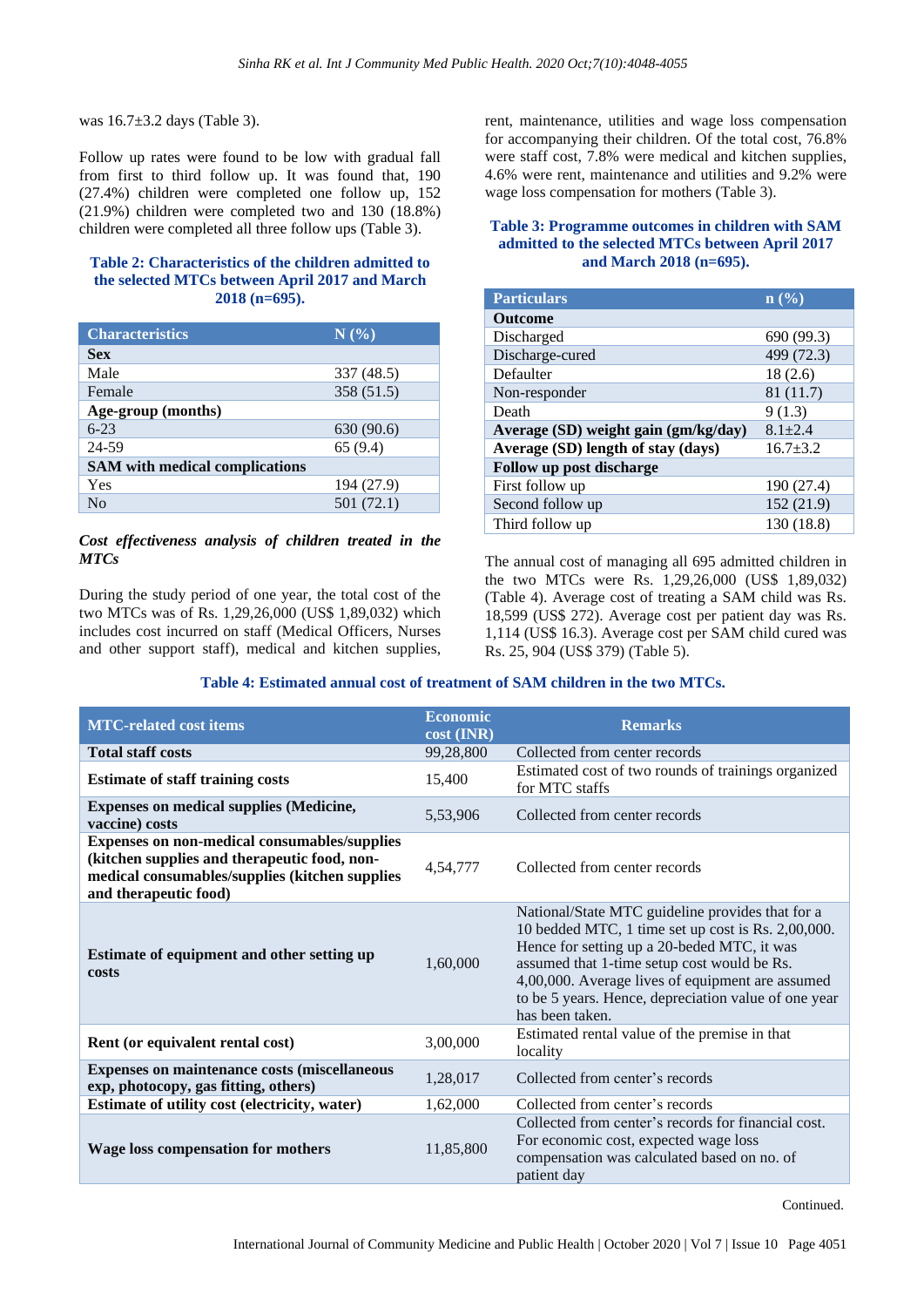| <b>MTC-related cost items</b>                                                                          | <b>Economic</b><br>$cost$ (INR) | <b>Remarks</b>                                                                                                                                           |
|--------------------------------------------------------------------------------------------------------|---------------------------------|----------------------------------------------------------------------------------------------------------------------------------------------------------|
| Wage loss compensation for mothers in follow<br>up visits including incentives to frontline<br>workers | 37,300                          | Collected from center records for financial cost.<br>economic cost, expected wage loss compensation<br>calculated based on no of follow ups in that year |
| Total costs-INR (US\$)                                                                                 | 1,29,26,000                     | (US\$ 1,89,032)                                                                                                                                          |

#### **Table 5: Cost effectiveness ratios.**

| <b>Outcome</b>                          | <b>Number</b> | <b>Cost Effectiveness Ratios</b> | <b>Cost Effectiveness Ratio-</b><br><b>Economic Cost INR (US\$)</b> |
|-----------------------------------------|---------------|----------------------------------|---------------------------------------------------------------------|
| <b>Total number of patients treated</b> | 695           | Cost per SAM child treated       | 18,599 (US\$ 272)                                                   |
| <b>Total patient day</b>                | 11.607        | Cost per patient day             | $1,114$ (US\$ 16.3)                                                 |
| Total number of patients discharge-     | 499           | Cost per SAM child cured         | 25,904 (US\$ 379)                                                   |
| cured                                   |               |                                  |                                                                     |

#### **DISCUSSION**

Present study showed that out of the 695 children admitted to the study MTCs, majority (90.6%) children were aged 6-23 months. The proportion of females (51.5%) among the admitted children was higher. These two features are very important and evidence shows that severe acute malnutrition is very high among females and among the younger age group of children<sup>19</sup> and they should be given priority in programs for tackling malnutrition. Similar findings were reported in others studies where a greater number of females were admitted in NRCs as compared to males.<sup>20,21</sup>

It is important to note that close to three-fourth (72.1%) of the total admitted SAM cases did not have any medical complication. Other studies also showed that around 50 to 70% of SAM cases admitted to NRCs were medically uncomplicated.13-15 This shows that NRCs are not functioning optimally as due to the absence of the community-based management of acute malnutrition programme, a large proportion of uncomplicated SAM cases are getting admitted and treated in the facility.

Uncomplicated SAM cases do not require facility-based care and international guidelines suggest that such cases

could be managed through a community-based programme for the management of SAM.<sup>22</sup>

The average weight gain among the admitted children during their stay at the centre was  $8.1 \pm 2.4$  g/kg/day. In a study conducted in Hyderabad, the average weight gain was 5 g/kg/day<sup>23</sup> whereas another study conducted in Ujjain and Indore district of Madhya Pradesh found average weight gain of  $9.25 \pm 5.8$  g/kg/day.<sup>24</sup> The study conducted in Indore found average weight gain of 7.9±1.6  $g/kg/day.<sup>20</sup>$ 

The average length of stay at the MTCs was found to be 16.7±3.2 days. The finding is comparable with other studies conducted in Vadodara district of Gujarat (16 days), Ujjain and Indore district of Madhya Pradesh (14 days) and in Krishna district of Andhra Pradesh (18

#### days).24-26

Target weight was achieved in 72.3% of all discharged cases which was comparable with the study conducted in Krishna district of Andhra Pradesh (71%). <sup>26</sup> This compares slightly unfavourably with national and international standards of care. According to these standards, cure rate of >75% is considered good quality of care to the children.<sup>11,27</sup> However, the recovery rate was found better than other studies conducted in NRCs in Nigeria (52.7%) and Indore district of Madhya Pradesh  $(26\%)^{20,28}$ 

The present study found that a total of 9 (1.3%) children died during treatment which was slightly higher than the study conducted in 48 MTCs in the same state  $(0.6\%)$ .<sup>9</sup> Other studies have reported mortality varying between 0.4% and 3.5% in different States which is less than other countries.13-29 This compares favourably with the national and international standards of care (<10% child deaths).<sup>11,27</sup> This is a significant finding as the primary objective of facility-based management of SAM is to reduce fatality rates. However, it is equally important to study whether children discharged from MTCs continued to survive and thrive and future studies should also document this aspect.

Eighteen (2.6%) children left the MTC without completing the treatment. This is much below the national and international standards (<15%). Other studies have also reported higher defaulter rates. An earlier study conducted in 48 MTCs in Jharkhand showed that the defaulter rate of 18.4%.<sup>13</sup> Another study conducted in Hyderabad also reported high defaulter rate.<sup>23</sup>

Out of the 690 children who were discharged, 18.8% attended all three follow-up visits, 21.9% attended two and 27.4% attended one follow-up visits. Other studies from Jharkhand also reported low attendance rate for follow-up visits. Chaturvedi et al reported only 19% children attended three follow-up visits while Puett C et al reported only 14.9% children completed the three follow-up visits. $30,16$  Lack of caregivers' awareness about the need to re-visit MTCs for follow-ups, non-availability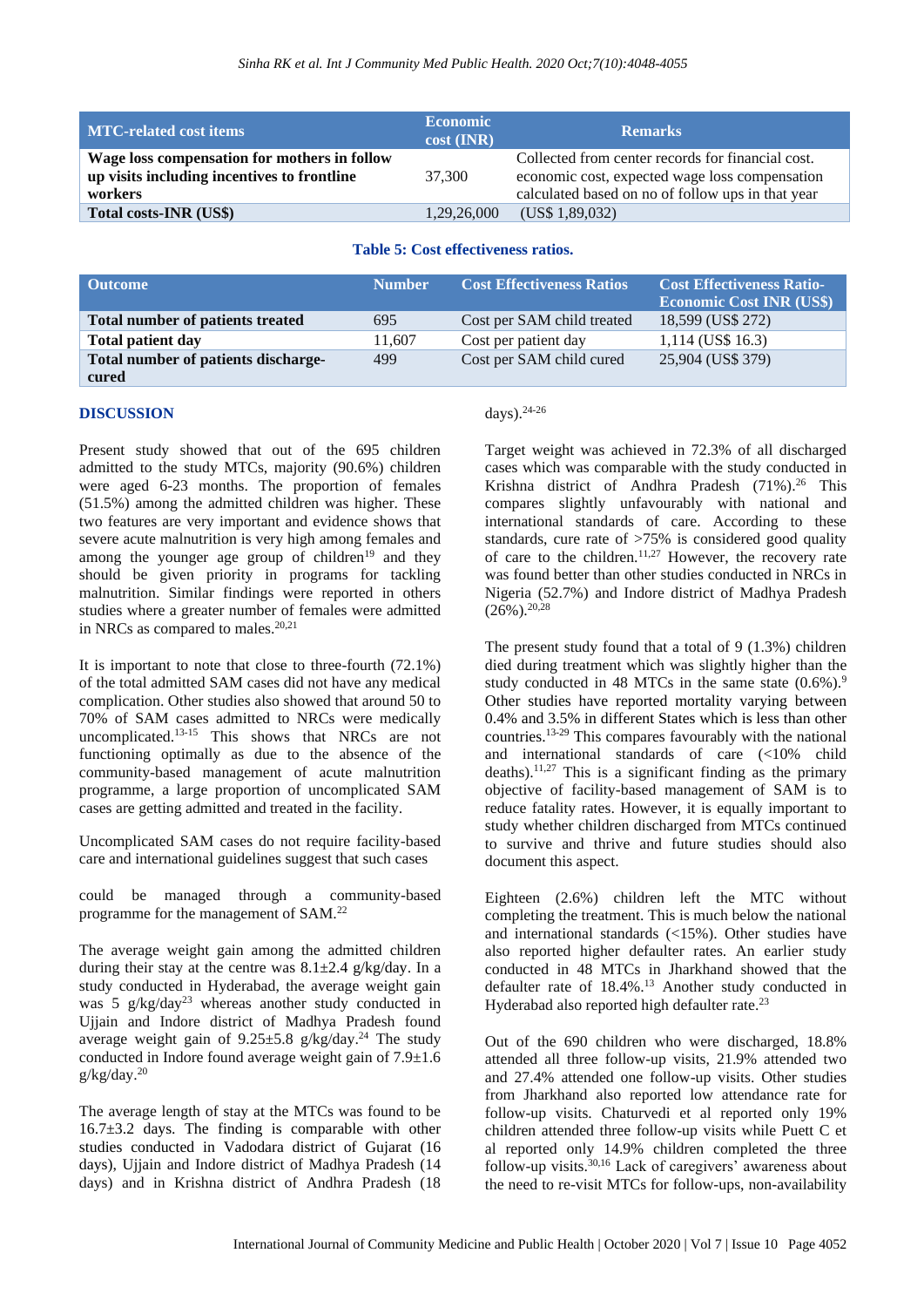of other adult family members to take care of their households in absence of the caregivers and their opportunity cost are some of the factors behind poor follow-up attendance.<sup>30</sup>

Present study found that the cost per child treated (complicated and uncomplicated cases) was Rs. 18,599 (US\$ 272). Currently, MTCs in Jharkhand treat both complicated and uncomplicated cases due to a lack of alternative facilities in which to treat uncomplicated cases. Present study also showed that more than 70% cases treated in the MTCs were uncomplicated SAM. This is more costly, given that the cost of communitybased management of uncomplicated cases is much lower compared to inpatient management, as well as for families, who incur travel and opportunity costs (time away from work and caring for other children) for MTC visits.<sup>16,17</sup> This is not only expensive for the state but children are at an increased risk of cross-infection when attending inpatient services which should be avoided if possible. Additionally, families are hesitant to attend inpatient services due to the high opportunity cost associated with doing so. The most cost-effective approach for the treatment of SAM is facility-based management of children with complicated SAM in the MTC complemented with community-based management of children with uncomplicated SAM.

Using NFHS-4 data, about 5.5 Lakhs (11.4%) children aged 6-59 months are SAM at any point of time<sup>5</sup> in Jharkhand, of whom estimated fifty-five thousand children are likely to have medical complications; assuming 10% children with SAM will have medical complications.<sup>31</sup> Taking incidence correction factor of 1.6 estimated caseload of medically complicated SAM children will be about ninety thousand annually.<sup>32</sup> Jharkhand has currently around 96 functional MTCs. Assuming that all MTCs with an average of 15 beds, run with 100% bed occupancy with an average stay of a child being 15 days and all children being treated have complicated SAM, around forty-three thousand children can be treated annually. This shows that even in full capacity, and assuming that all children treated in MTCs have complicated SAM; they can only treat around 40% of all medically complicated SAM cases. This shows that, we need more facilities to treat complicated SAM cases and a large-scale community-based programme to treat uncomplicated SAM cases. The community-based programme not only will release large number of beds for treatment of complicated SAM cases but also reduce the caseload of complicated SAM by doing early case identification and their community level management. As prevention of acute malnutrition is also one of the core aspects of any community-based programme, it will also prevent child undernutrition in the community.

There are several limitations of the study. First, it was conducted only at two MTCs purposively selected from two districts and may not be representative of the entire state. Selection bias of districts and MTCs and social desirability bias of responses by MTC staffs could also play as limiting factors in generalizing the study findings.

Second, as the study was based on a review of records maintained by MTCs, it is limited by the quality of the data recorded. However, as MTCs in Jharkhand are supervised and monitored frequently by the state and district level authorities, we feel that errors in recording of data were minimal. Third, due to low follow-up attendance after discharge, mortality status of children post discharge could not be ascertained. Also, mortality among children who defaulted remains unknown.

#### **CONCLUSION**

MTCs provide life-saving care for children with SAM and medical complications as demonstrated by the low mortality rates of the programme. However, the data shows that more than 70% children treated in the MTCs were uncomplicated SAM. For continuum of care of children and to sustain the benefits of low mortality and preventing relapse, facility-based management of SAM needs to be complimented with community-based management of SAM, which will not manage uncomplicated SAM but also promote nutrition and prevent undernutrition among children in the community through its preventive approach.

*Funding: No funding sources Conflict of interest: None declared Ethical approval: The study was approved by the Institutional Ethics Committee*

#### **REFERENCES**

- 1. Black RE, Victora CG, Walker SP, Bhutta ZA, Christian P, de Onis M, et al. Maternal and child undernutrition and overweight in low-income and middle-income countries. Lancet. 2013;382(9890):427-51.
- 2. Victora CG, Adair L, Fall C, Hallal PC, Martorell R, Richter L, et al. Maternal and child undernutrition: consequences for adult health and human capital. Lancet. 2008;371(9690):340-57.
- 3. Hertzman C, Wiens M. Child development and longterm outcomes: a population health perspective and summary of successful interventions. Soc Sci Med. 1996;43:1083-95.
- 4. WHO and UNICEF. WHO Child growth standardsand the identification of severe acute malnutrition in infants and children. A joint statement by World Health Organisation and United Nations Children's Fund: 2009. Available at: https://www.who.int/nutrition/publications/severemal nutrition/9789241598163/en.
- 5. International Institute for Population Sciences (IIPS) and ICF. National Family Health Survey (NFHS 4), 2015-16: India. Mumbai: IIPS; 2017. Available at: http://rchiips.org/nfhs/NFHS-4Reports/India.pdf.
- 6. WHO, Wasting Policy Brief, available on https://www.who.int/nutrition/topics/globaltargets\_wa sting\_policybrief.pdf. Accessed on 24 March 2020.
- 7. Olofin I, McDonald CM, Ezzati M, Flaxman S, Black RE, Fawzi WW et al. Nutrition Impact Model Study (anthropometry cohort pooling). Associations of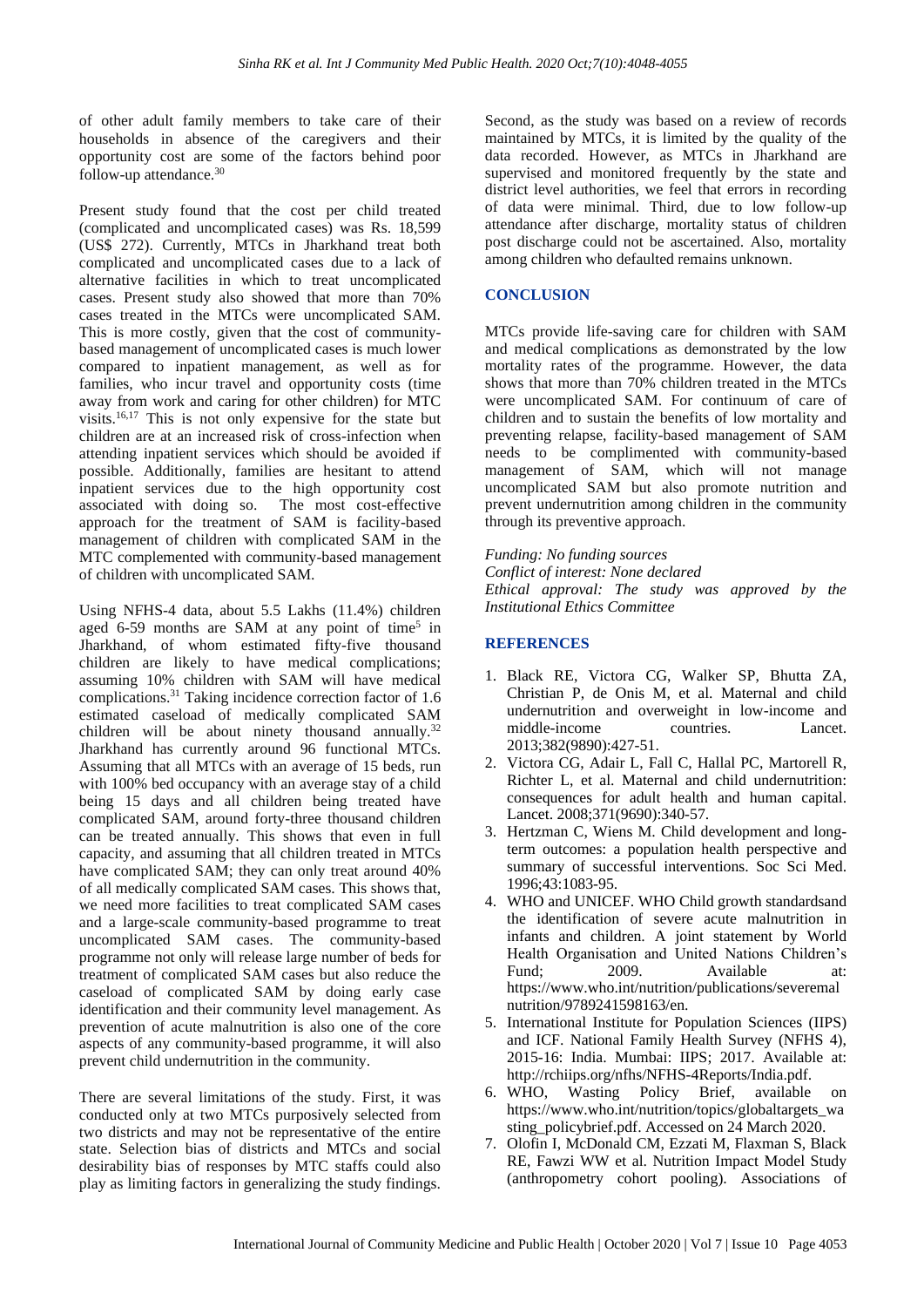suboptimal growth with all-cause and cause-specific mortality in children under five years: a pooled analysis of ten prospective studies. PloS One. 2013;8(5):64636.

- 8. WHO. Management of severe malnutrition: a manual for physicians and other senior health workers. Geneva, World Health Organization. Available fromhttp://www.who.int/nutrition/publications/severemaln utrition/9241545119/en/). Accessed on 24 March 2020.
- 9. WHO. Guideline: Updates on the management of severe acute malnutrition in infants and children. Geneva: World Health Organization; 2013. Available at:

https://www.who.int/publications/i/item/97892415063 28.

- 10. Dalwai S, Choudhury P, Bavdekar SB, Dalal R, Kapil U, Dubey AP et al. Consensus Statement of the Indian Academy of Pediatrics on integrated management of severe acute malnutrition. Indian pediatrics. 2013;50(4):399-404.
- 11. Ministry of Health and Family Welfare, Government of India. Operational guidelines on facility-based management of children with severe acute malnutrition. New Delhi, India: Government of India, 2011;1-84.
- 12. Dasgupta R, Ahuja S, Yumnam V. Can Nutrition Rehabilitation Centers Address Severe Malnutrition in India? Indian Pediatrics. 2015;51:95-9.
- 13. Aguayo VM, Jacob S, Badgaiyan N, Chandra P, Kumar A, Singh K. Providing care for children with severe acute malnutrition in India: new evidence from Jharkhand. Public health nutr. 2014;17(1):206- 11.
- 14. Aguayo VM, Agarwal V, Agnani M, Das Agrawal, D, Bhambhal S, Rawat AK, Singh, K. Integrated program achieves good survival but moderate recovery rates among children with severe acute malnutrition in India. Am J clin nutr, 2013;98(5):1335-42.
- 15. Singh K, Badgaiyan N, Ranjan A, Dixit HO, Kaushik A, Kushwaha KP et al. Management of children with severe acute malnutrition: experience of Nutrition Rehabilitation Centers in Uttar Pradesh, India. Indian paediatrics. 2014;51(1):21-5.
- 16. Puett C, Sadler K, Alderman H, Coates J, Fiedler JL, Myatt M. Cost-effectiveness of the communitybased management of severe acute malnutrition by community health workers in southern Bangladesh. Health Policy Planning. 2012;28(4):386-99.
- 17. Tekeste A, Wondafrash M, Azene G, Deribe K. Cost effectiveness of Community-Based and In-Patient Therapeutic Feeding Programs to Treat Severe Acute Malnutrition in Ethiopia. Cost Eff Resour Alloc. 2012;10:4.
- 18. Integrated management of neonatal and childhood illness (imnci) Modules 1 to 9. New Delhi. Ministry of health and family welfare. Government of India. 2009;356.
- 19. Ghimire U, Aryal BK, Gupta AK Sapkota S. Severe acute malnutrition and its associated factors among children under-five years: a facility-based cross-

sectional study. BMC Pediatr. 2020;20(1):249.

- 20. Hashmi G, Kumar SS. Evaluation of the effects of nutrition intervention measures on admitted children in nutritional rehabilitation center, Gulbarga, India. Int J Community Med Public Health. 2016;3:2550- 4.
- 21. Sanghvi J, Mehta S, Kumar R. Predicators for Weight Gain in Children Treated for Severe Acute Malnutrition: A Prospective Study at Nutritional Rehabilitation Center. ISRN Pediatrics. 2014;1:1-5.
- 22. WHO, WFP, UNSCN, UNICEF. Community-based management of severe acute malnutrition. A joint statement by the World Health Organization, World Food Programme, United Nations Standing Committee on Nutrition, United Nations Children's Fund. Geneva. Available at: https://www.unicef.org/publications/index\_39468.ht ml
- 23. Mamidi RS, Kulkarni B, Radhakrishna KV, Shatrugna V. Hospital based nutrition rehabilitation of severely undernourished children using energy. Int J Comm Med Public Health. 2016;3(9):2554.
- 24. Taneja G, Dixit S, Khatri AK, Yesikar V, Raghunath D, Chourasiya S. A study to evaluate the effect of nutritional intervention measures on admitted children in selected nutrition rehabilitation centres of Indore and Ujjain divisions of the state of Madhya Pradesh (India). Indian J Comm Med. 2012;37:107-15.
- 25. Shah RH, Javdekar BB. Management of children with severe acute malnutrition: experience of nutrition rehabilitation centre at Baroda, Gujarat. Int J Contemp Pediatr. 2014;1:3-6.
- 26. Pagali D, Bollipo S, Korrapolu HB, Rahman MA. Outcome of nutritional intervention measures at a nutrition rehabilitation centre in Krishna district, Andhra Pradesh. Int J Community Med Public Health. 2018;5:5150-4.
- 27. The Sphere Project. Humanitarian Charter and Minimum Standards in Humanitarian Response, 3rd ed. Geneva: Sphere Project. 2011.
- 28. Gaboulaud V, Dan-Bouzoua N, Brasher C, Fedida G, Gergonne B, Brown V. Could Nutritional Rehabilitation at Home Complement or Replace Centre-based Therapeutic Feeding Programmes for Severe Malnutrition? J Trop Pediatr. 2007;53:49-51.
- 29. Singh P, Kumar P, Rohatgi S, Basu S, Aneja S. Experience and outcome of children with severe acute malnutrition using locally prepared therapeutic diet. Indian J Pediatrics, 2016;83(1):3-8.
- 30. Chaturvedi A, Patwari AK, Soni D, Pandey S, Prost A, Gope R et al. Progress of children with severe acute malnutrition in the malnutrition treatment centre rehabilitation program: evidence from a prospective study in Jharkhand, India. Nutrition J. 2018;17:69.
- 31. WHO. Guideline: Updates on the management of severe acute malnutrition in infants and children. Geneva: World Health Organization; 2013. Available at: at: https://www.who.int/publications/i/item/978924150 6328.